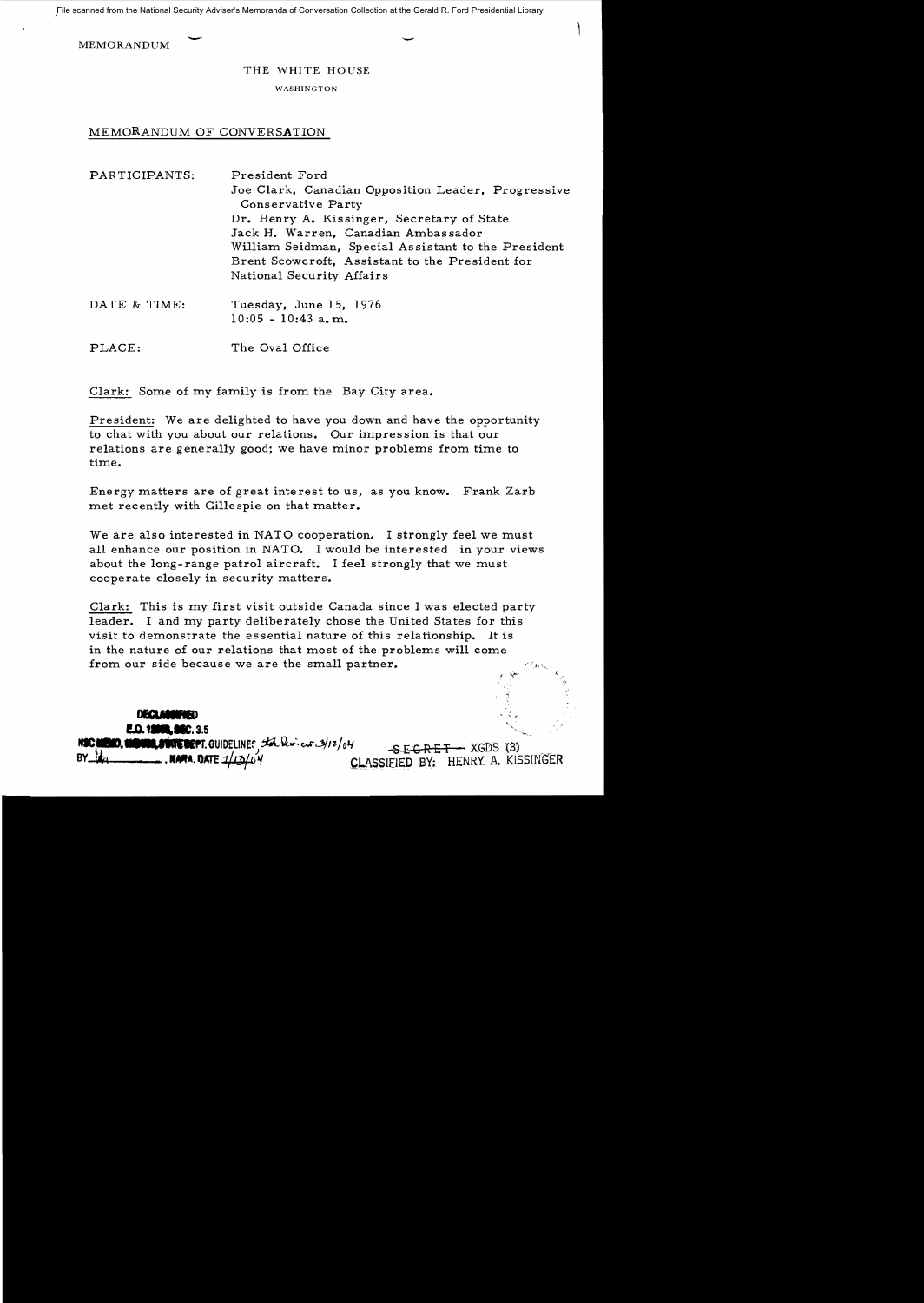There is no disagreement between the parties on the Lockheed issue. We all are dedicated to modernize this mission. My party has traditionally been more devoted to NATO than the Liberals.

On energy, there are a number of complex issues. We right now are examining the issue of a pipeline; it will be a year or so before the environmental studies are completed.

President: There is a debate here between the MacKenzie route versus the EI Paso route to the coast. We want to leave it procedural but to accelerate it so it doesn't take forever.

Clark: I would point out that the security of a route through Canada is more an issue of the press rather than of fact. There is no security problem.

President: No, we are not concerned about security. It is a matter of economics.

Clark: In potash, the Saskatchewan decision is more a concern here than in Canada. I think this action should be seen as an extraordinary one, not as typical. It should not set a precedent and I wouldn't be concerned about it. These things run in cycles and I think the Canadians are turning to other concerns. Canada will continue to be a good investment climate.

President: I am pleased to hear that. How is the Canadian economy doing?

Clark: That depends largely on U. S. economy. Things are improving but there are some areas where we think there are steps which could be taken.

President: [Describes the recent economic statistics on GNP, inflation, and employment. ]

Clark: We are, it is fair to say, in a state of indecision about our public policy. I don't know or even have a good feel for the direction the Prime Minister might take on the economy. It is my view that there is the danger of permanent controls in disguise, but that is a minority view. We really don't know, and for the time being we are uniting and relying on the U. S. recovery.



 $- 2 -$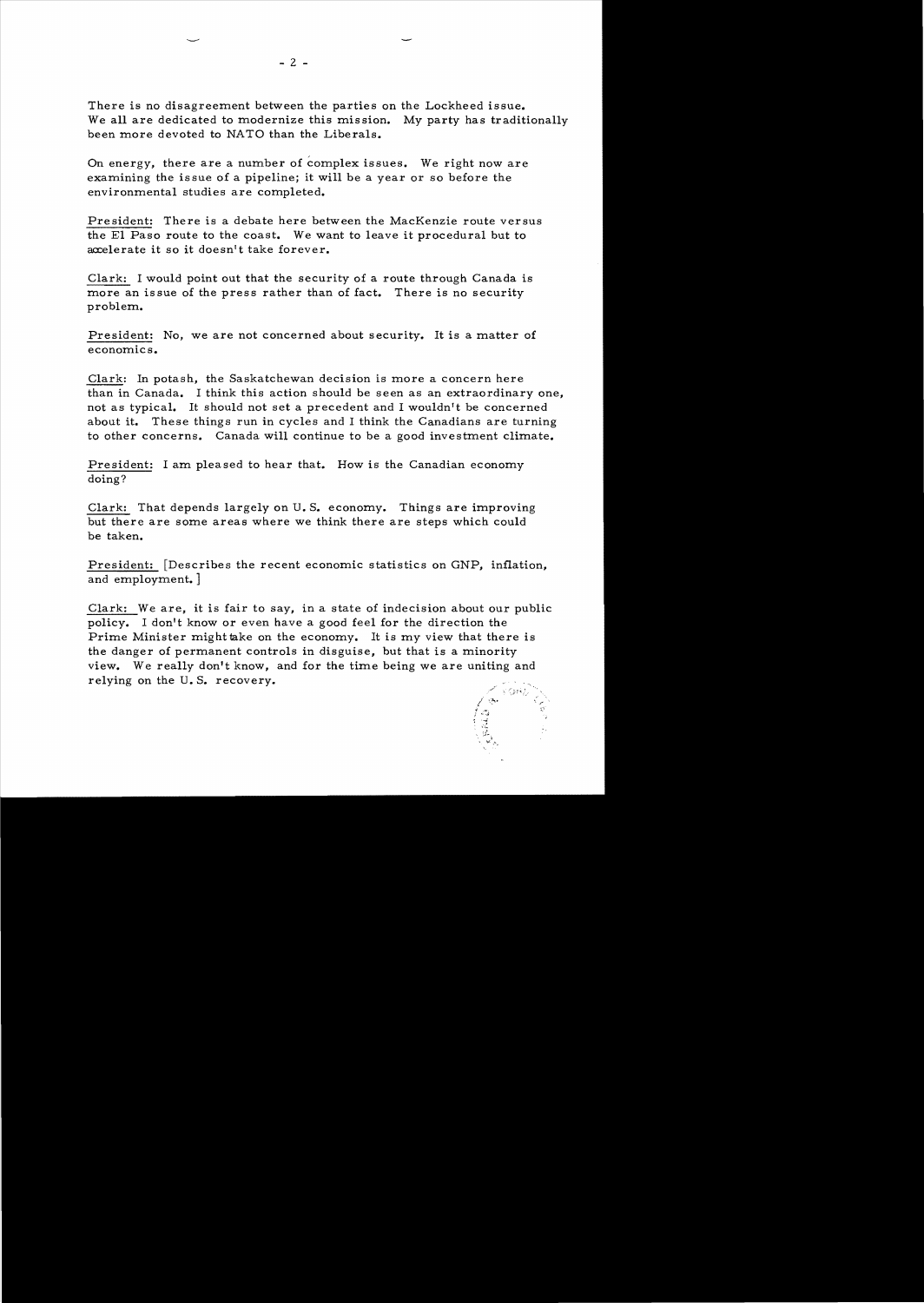President: We made an early decision not to impose price and wage controls and it turned out to be a wise move.

Clark: My party has no faith in permanent controls.

On cable television, our two countries are trying to work out a solution which won't force deletion of commercials by us or jamming by you. lt is a difficult issue because it is in the area of national consciousness. We are working on it but I can't promise an early solution.

President: We have sharp problems between broadcasting and cable television and I think there is no good solution.

When is your next election?

-

Clark: That is up to the Prime Minister. It has to be before the Spring of 1979. The polls favor us extravagantly but that will change - - it is a result of our party congr ess. We have much work to do -- in Quebec and in the image that we have been out so long that people think that is where we belong. We see nothing which will force an election, so the decision will be whatever is in the interest of the Prime Minister. That is the bles sing of our system for the incumbent.

President: How long is your campaign?

Clark: 60 days. That is a long time.

President: Not compared to us.

Clark: But it is grueling -- the British have a three-week campaign. That is an alternative, but that too favors the incumbent. We have two challenges - - to build a team which the public will have confidence in and then to make them known to the public.

The American campaign is surprising -- Carter, that is.

President: The regular Democrats are still surprised.

Kissinger: He never did take more than 40 percent.

President: He was welcomed initially as an antidote to Wallace. But he built up momentum. He has his problems but he is intelligent and hardworking. [There is discussion of Carter, Jerry Brown and the primary system. 1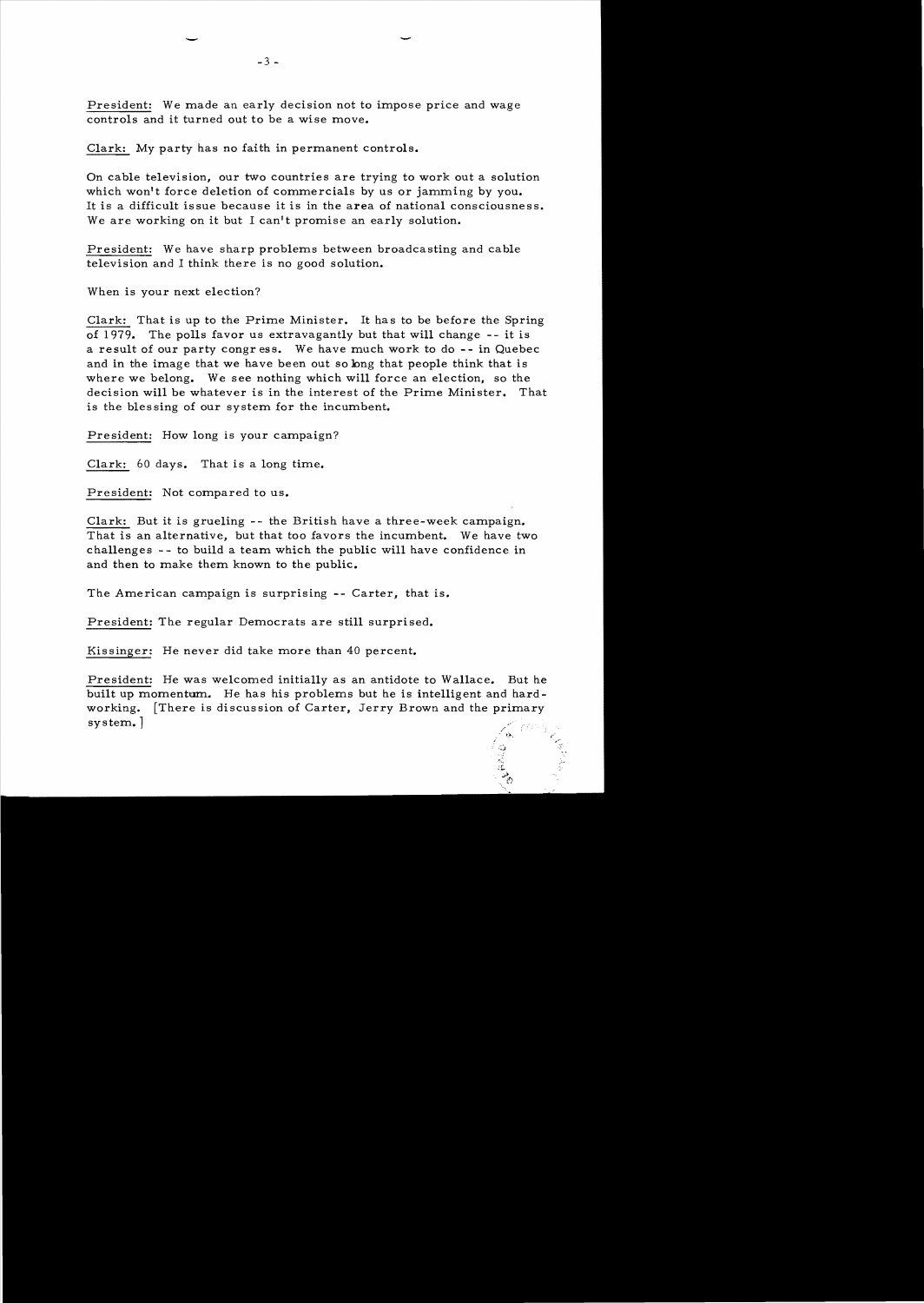P/Jan Clark/K/Sudmon  $15$  June 76

 $10.05 - 10.43$  Am l'Some faith de la forme lors cette Worthing, One impression is that an motter. We exacted at in NATO crp. Start fillanmotaller human partir "To O/ATO, Iwas de turbling comment c 6 RPA. I for etropichal C This my close in seconde moths just diluterate cherc VS for this 1st mint The linnestate e logostial victions of this ulationing. This is no description to some bet a purties am chosholand wien, all and cholesant to make ye this comprises. Ung party has had hear more stroth to NATO Churc Minord. Stime nature que ulation chef essot ) gc proboard vous femme me side to esset un avec samull'partires Cer empf, this en a x f carphy sine. prophis, et with line year of 20 kps c'enuméro stration me emplitet. P Tree is a del to have bet hask inger Cristi US CE/Page rote fre vest. was weart to buse it president but to accelerate it fort closent the previous

**E.O. 12060, SEC. 3.5** NSC NEWO, 11/2000, STATE DEPT. GUIDELINES, State Dev. cut 3/12/04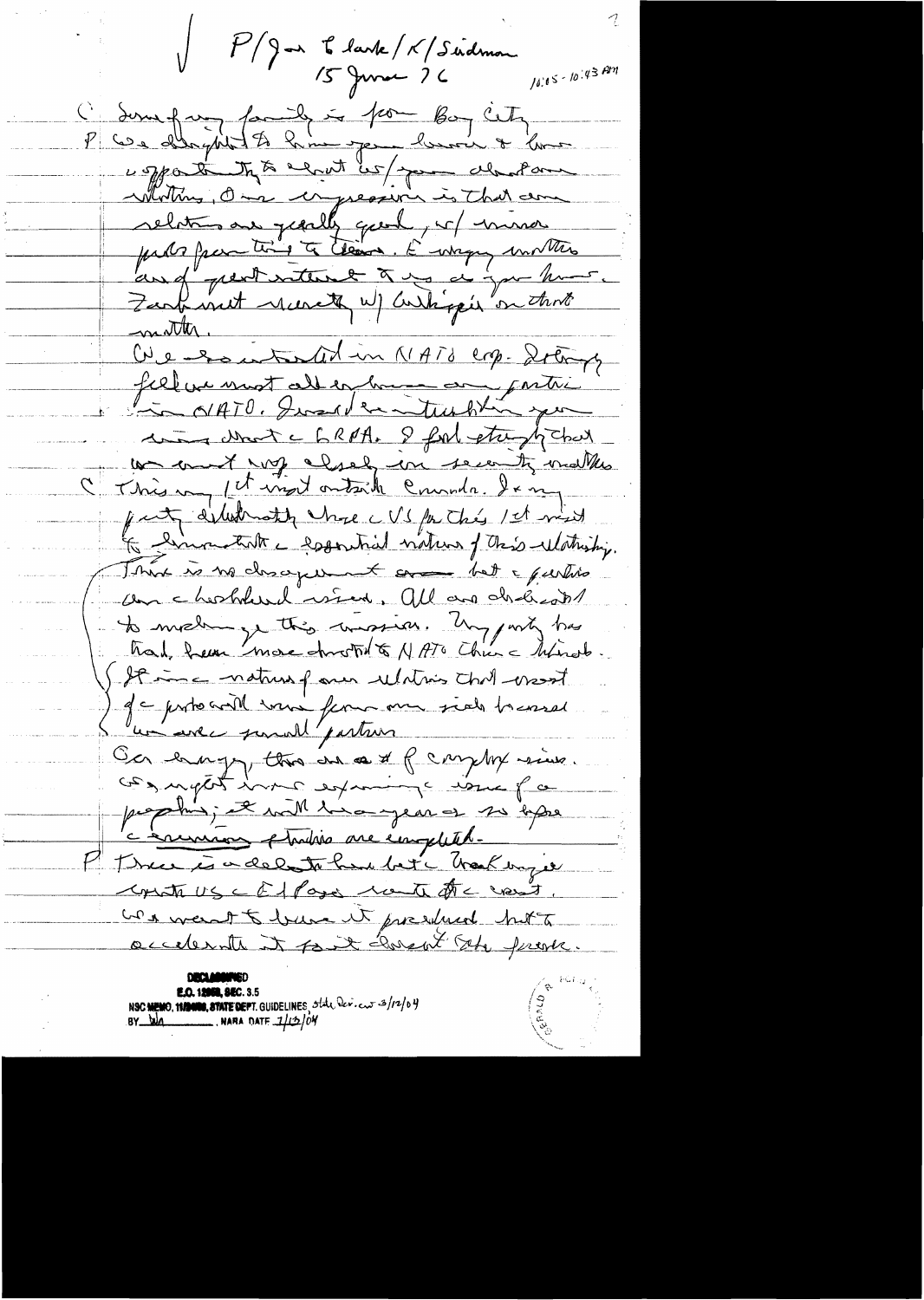Ce mail print and that courant formate  $\mu$ "ho we are not were meet about seminary. Atis a matter ferme a Conuna huntana in Canada. Schin this ation should be seen ce xtrao him, notestypical. It should not get an priesting + I considerat be equivared about it. The ething mon en eyells + 2 think I makering are trying of other cours . Comment will sentimen good unstant le depends de VS ensuige Things au joyant 1 Tohm. (Descrites en electronisme GNP, implation, complayment) C We one, it faire to say, in a thits of wrch-service Austion pertre estique 2 dans l'avenue time is danger of jurnment vatads in droginal, but that a morning to more we will love heure faitin minieur au unité à utien prive mage controls or it turned ont to be a line prevel. Why party has no faith in percent withit.